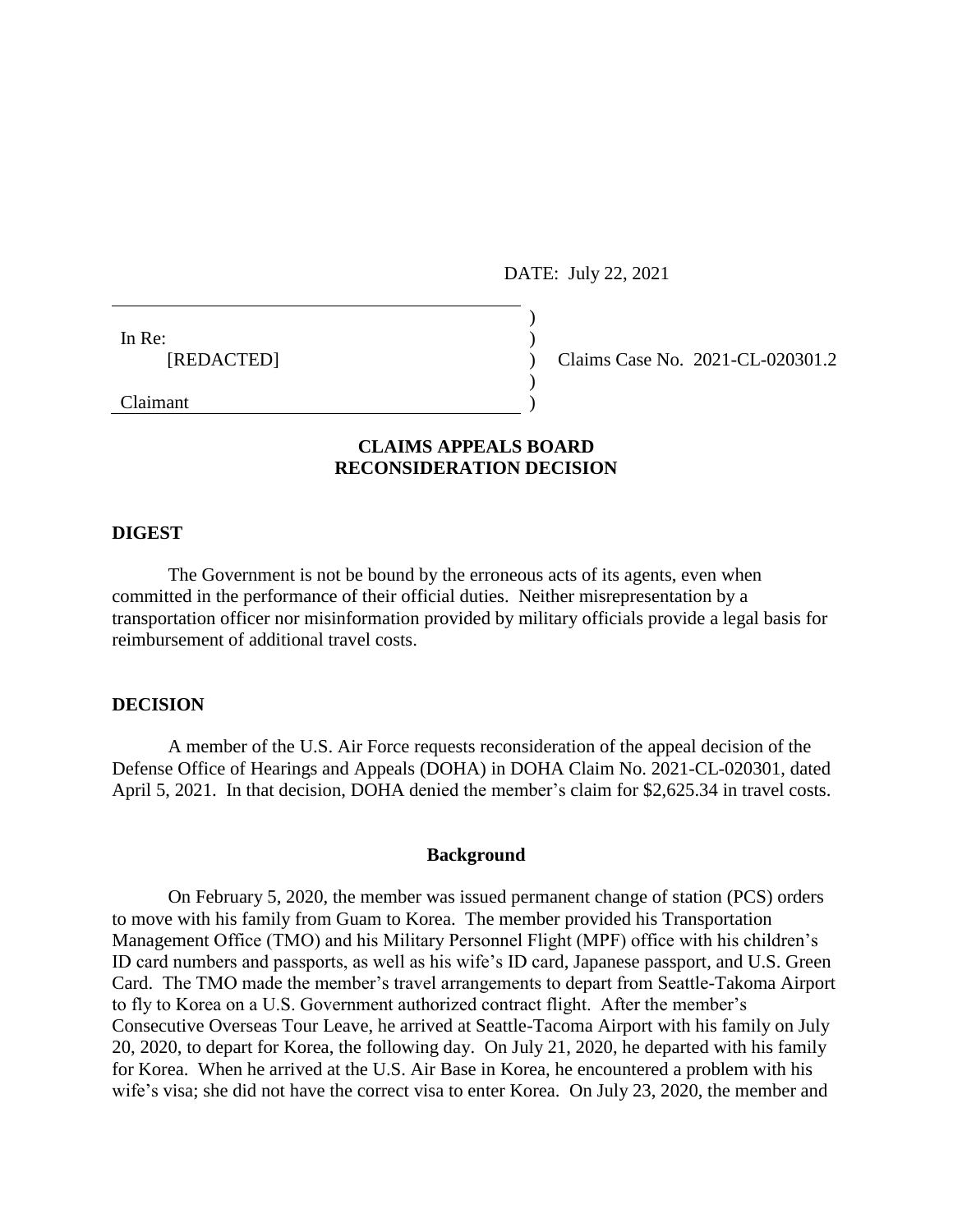his family boarded a U.S. Government authorized flight back to the United States to obtain the correct documentation for his wife to enter Korea. The member procured lodging for his family to stay in while he resolved the issue with the Korean Consulate and filed the necessary paperwork for his wife's visa. The member was informed that due to the weekend, the visa would not be ready until July 28, 2020. The member then contacted the TMO to request a flight back to Korea and was informed that the next U.S. Government authorized flight to Korea would not be until August 14, 2020. The member states that he was told by the TMO that his only option to get to Korea earlier would be to book a flight on a commercial airline using his Government Travel Card (GTC) at a total cost of \$1,869.80. The member booked his family on the flight using his GTC. He also incurred hotel expenses in the amount of \$775.54 for the period of time he was waiting for his wife's visa to be issued. On July 28, 2020, the member and his family arrived in Korea. The member submitted a claim for reimbursement of \$2,625.34, the total cost for airfare and lodging.

In the appeal decision, the DOHA attorney examiner explained that payment may only be made for an expense authorized by statute and regulation. He explained the regulation in effect at the time of the member's travel and denied the claim.

On reconsideration, the member asks for relief on the basis of the circumstances at the time of his travel. He requests that DOHA review his case with the understating that his travel took place during a COVID-19 worldwide pandemic. He urges DOHA to readdress the policies of an inflexible regulation during a time when a large global event was occurring. He states that the basis of his reconsideration is that the agency responsible to enforce country clearance compliance at the TMO was unaware of any official guidance by the Department of Defense or the Department of State. He attaches the Foreign Clearance Guide (FCG) dated August 24, 2020, and states that the requirement for non-U.S. citizens to obtain an A3-2 visa prior to travel was published well after his travel dates. He states that as a member of the Air Force for over 25 years, he knows to check the FCG prior to any travel overseas. Therefore, prior to departing his leave location, he reread the FCG ensuring he had all the necessary documents required for his and his family members' travel. He states that he is unclear about what further actions he could have taken to ensure that his spouse was permitted to travel to Korea. He believes that the Joint Travel Regulation (JTR) should be reviewed for its deficiencies during this worldwide crisis. He states that the JTR does contain multiple amendments made in the last year concerning COVID-19 caveats, however most are reserved for civilian employee travel reimbursements.

#### **Discussion**

The well-established rule is that a claim can be paid only if there is a basis for such payment in statute or regulation. *See* DOHA Claims Case No. 2015-CL-082607.3 (March 31, 2017); and DOHA Claims Case No. 2010-CL-120701.2 (January 26, 2011). Regulations that are promulgated pursuant to an express statutory authority have the force and effect of law, and our Office cannot issue a determination at variance with such regulations. *See* DOHA Claims Case No. 2015-CL-082607.3, *supra*.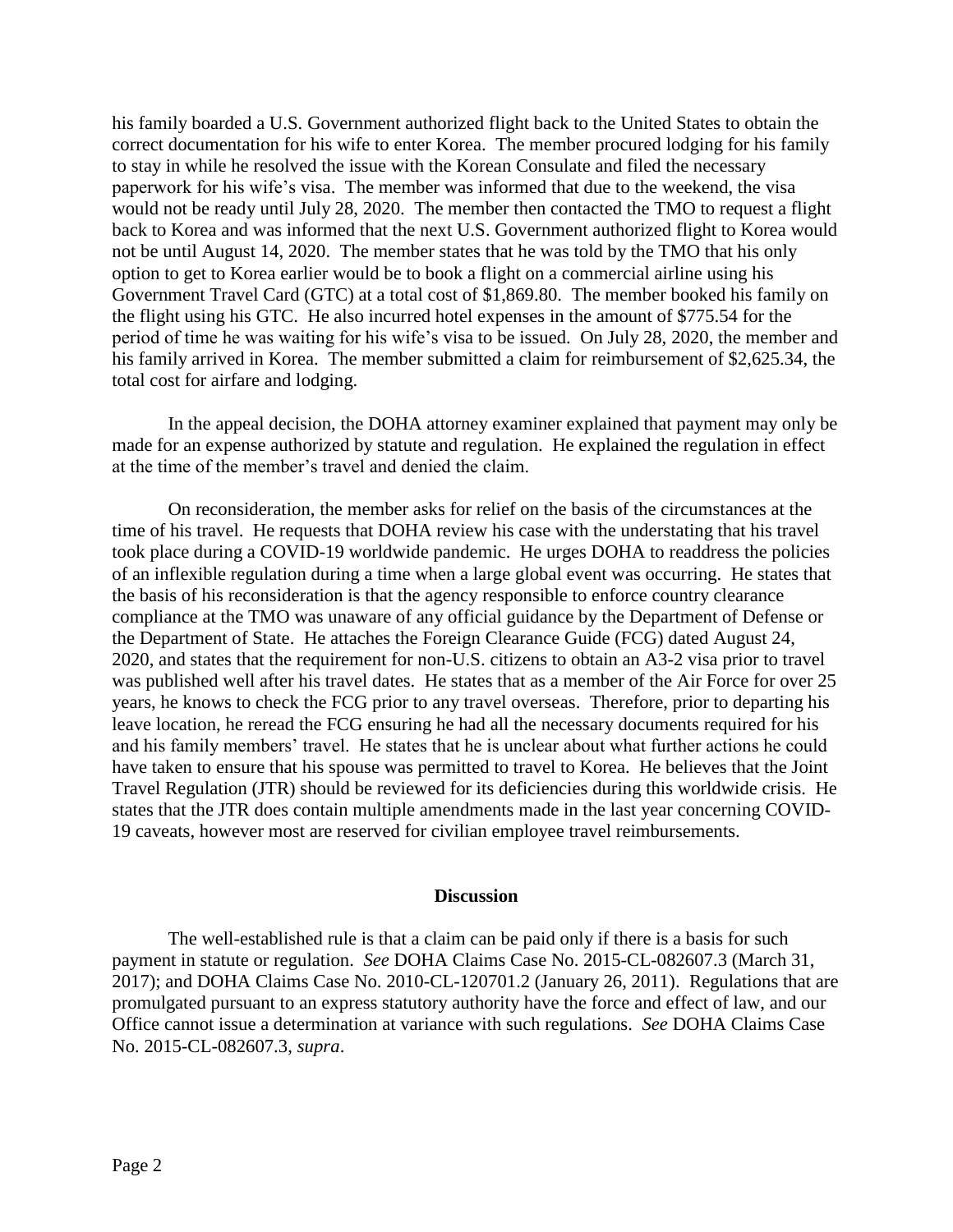A member's entitlement to travel and transportation allowances is governed by title 37 of the U.S. Code and the JTR. The JTR implements policy and laws establishing travel and transportation allowances of members and Department of Defense (DoD) civilian travelers. The JTR has the force and effect of law for travelers.

Under JTR ¶ 010206, travel and transportation allowances are payable only after valid orders are issued. The order directs travel to, from, or between official points and serves as the basis for the trip and associated reimbursements. A travel order may only contain authority for travel and transportation allowances provided within the JTR.

Under JTR  $\parallel$  010302, a traveler cannot be reimbursed more than once for the same allowance or expense.

Chapter 5 of the JTR governs permanent duty travel (PDT) and the resulting PCS allowances resulting from that travel. Under JTR ¶ 050201, a member and his dependents must use Government or Government-procured travel for transoceanic travel. Under ¶ 050202, a member and his dependents must use the TMO for PDT.

In this case, the member seeks reimbursement for his travel and his dependents' travel on their second trip overseas to his new permanent duty station (PDS) in Korea on a commercial airline with airfare he purchased on his GTC, along with reimbursement for their lodging after their return to the United States. Under the above-cited applicable regulations, the member is not entitled to reimbursement for their duplicate trip to his new PDS in Korea. His orders did not authorize their subsequent duplicate travel back to Korea after returning to the United States when his spouse was unable to enter Korea on her visa. In addition, the airfare the member booked for his family's return to Korea, although charged to his GTC, was not made through his TMO.

Although the member may have been given incorrect information regarding his wife's visa for entry into Korea, absent specific authority, the government may not pay those expenses that the member was not entitled to receive under statute or regulation. *See* DOHA Claims Case No. 2010-CL-060201.2 (July 29, 2010); and DOHA Claims Case No. 08122401 (January 8, 2009).

As for any amendments or changes to the JTR for DoD civilian travelers during COVID-19, the JTR sets out express authority for travel and transportation reimbursement, which may be different for members and civilians, as indicated in the regulations.